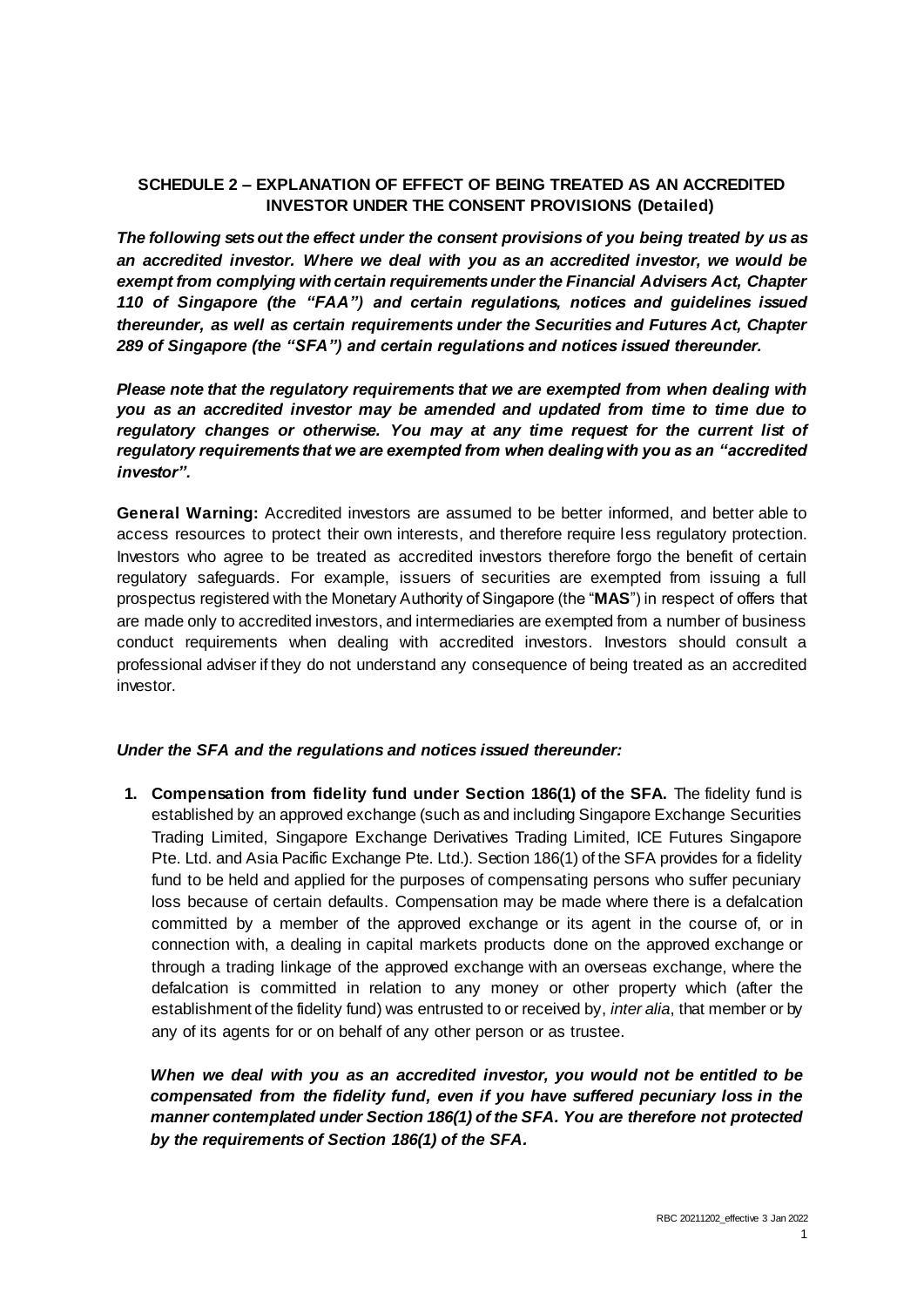**2. Prospectus Exemptions under Sections 275 and 305 of the SFA.** Under Part XIII of the SFA, all offers of securities and securities-based derivatives contracts, and units of collective investment schemes are required to be made in or accompanied by a prospectus in respect of the offer that is lodged and registered with the the Monetary Authority of Singapore ("MAS") and which complies with the prescribed content requirements, unless exempted. The SFA further provides for criminal liability for false and misleading statements contained in the prospectus, omissions to state any information required to be included in the prospectus or omissions to state new circumstances that have risen since the prospectus was lodged with the MAS which would have been required to be included in the prospectus if it had arisen before the prospectus was lodged with the MAS. In addition, certain persons, including the person making the offer, the issuer, the issue manager and the underwriter (the "**Persons**") may be liable to compensate any person who suffers loss or damage as a result of the false or misleading statement in or omission from the prospectus, even if such persons were not involved in the making of the false or misleading statement or the omission.

Sections 275 and 305 of the SFA are exemptions from the prospectus registration requirement under the SFA, and exempt the offeror from registering a prospectus when the offer of securities and securities-based derivatives contracts, and units of collective investment schemes is made to relevant persons. Relevant persons include accredited investors. In addition, secondary sales made to institutional investors and relevant persons, which include accredited investors, remain exempt from the prospectus registration requirement provided that certain requirements are met.

**Subsequent Sales:** Subsequent sales of securities, securities-based derivatives contracts and collective investment schemes are subject to restrictions under Sections 276(1) and 276(2) or, as the case may be, Section 305A(1)(b) such that subsequent sales to relevant persons (including accredited investors) will continue to be exempt from prospectus requirements.

Where securities, securities-based derivatives contracts and collective investment schemes are subscribed or purchased under Section 275 or 305 of the SFA by a relevant person which is:

- (a) a corporation (which is not an accredited investor) the sole business of which is to hold investments and the entire share capital of which is owned by one or more individuals, each of whom is an accredited investor (the "**Corporation**"); or
- (b) a trust (where the trustee is not an accredited investor) whose sole purpose is to hold investments and each beneficiary of the trust is an individual who is an accredited investor (the "**Trust**"),

*inter alia*, securities of that corporation or the beneficiaries' rights and interest (howsoever described) in that trust shall not be transferred within six months after that corporation or that trust has acquired the securities, securities-based derivatives contracts and collective investment schemes pursuant to an offer made under Section 275 or 305 of the SFA except, *inter alia*, to an institutional investor or to a relevant person.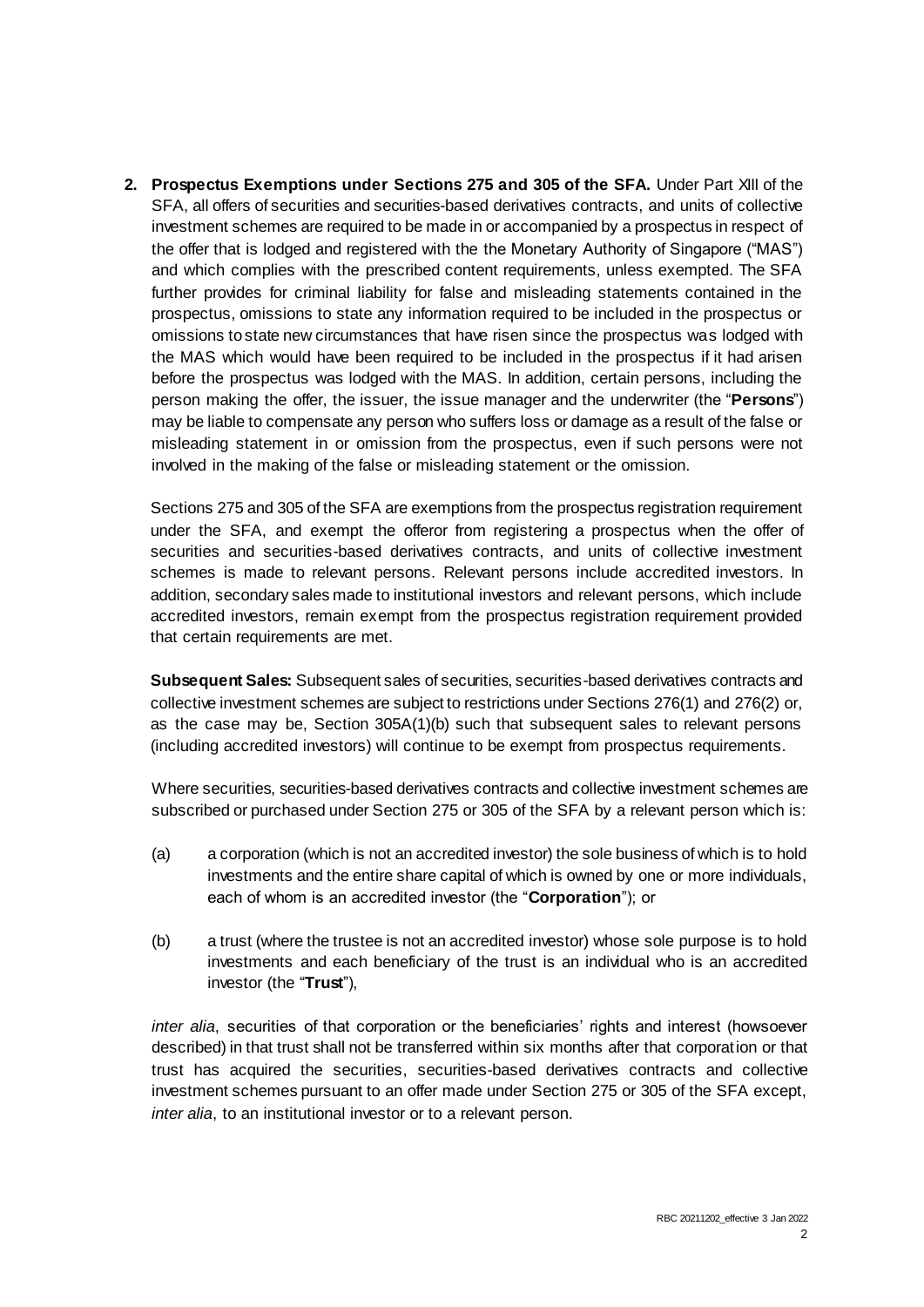If you opt to be treated as an accredited investor, the above restrictions will not apply and you will not be prohibited from being a transferee of the securities of the Corporation or interests in the Trust in the circumstances specified.

*When we deal with you as an accredited investor, the issuer and/or offeror is exempt from the prospectus requirementsunder Part XIII of the SFA pursuant to the exemptions under Sections 275 and 305 of the SFA. As a result of this, the issuer and/or offeror is not under any statutory obligation to ensure that all offers of the relevant products to you are made in or accompanied by a prospectus that is lodged and registered with the MAS and which complies with the prescribed content requirements. Consequently, the issuer and/or offeror is not subject to the statutory prospectus liability under the SFA*  and you would not be able to seek compensation from the Persons under the civil *liability regime for prospectuses even if you suffer loss or damage as a result of any*  false or misleading statement in or omissions in the offering document. Subsequent sales of securities, securities-based derivative contracts and collective investment *schemes first sold under inter alia Sections 275 and 305 can also be made to you, as well as transfers of securities of Corporations and interests in Trusts. You are therefore not protected by the prospectus registration requirements of the SFA.*

**3. Restrictions on Advertisements under Sections 251 and 300 of the SFA.** Sections 251 and 300 of the SFA prohibit any advertisement or publication referring to an offer or intended offer of securities and securities-based derivatives contracts, and units of collective investment schemes from being made, except in certain circumstances. In this regard, where a preliminary document has been lodged with the MAS, certain communications may be made. These include the dissemination of, and presentation of oral or written material on matters contained in, the preliminary document which has been lodged with the MAS to institutional investors and relevant persons under Sections 251(3), 251(4)(a), 300(2A) and 300(2B)(a) of the SFA. Relevant persons include accredited investors.

*When we deal with you as an accredited investor, you may receive communications relating to a preliminary document which has been lodged with the MAS. You are therefore not protected by the requirements of Sections 251 and 300 of the SFA.*

## **4. Part III of the Securities and Futures (Licensing and Conduct of Business) Regulations ("SFR").**

Part III of the SFR stipulates the requirements imposed on us in relation to the treatment of customers' assets. While we remain under the statutory obligation to deposit all assets received on your account in a custody account maintained in accordance with Regulation 27 of the SFR or any other account into which you direct the assets be deposited, as an accredited investor, the enhanced safeguards in relation to the assets that we receive on your account will not apply.

We are also exempt from the following statutory obligations: (i) the disclosure requirements pertaining to the manner in which your assets are held (whether locally or in a foreign jurisdiction), as specified under Regulation 27A of the SFR; (ii) the prohibition agains t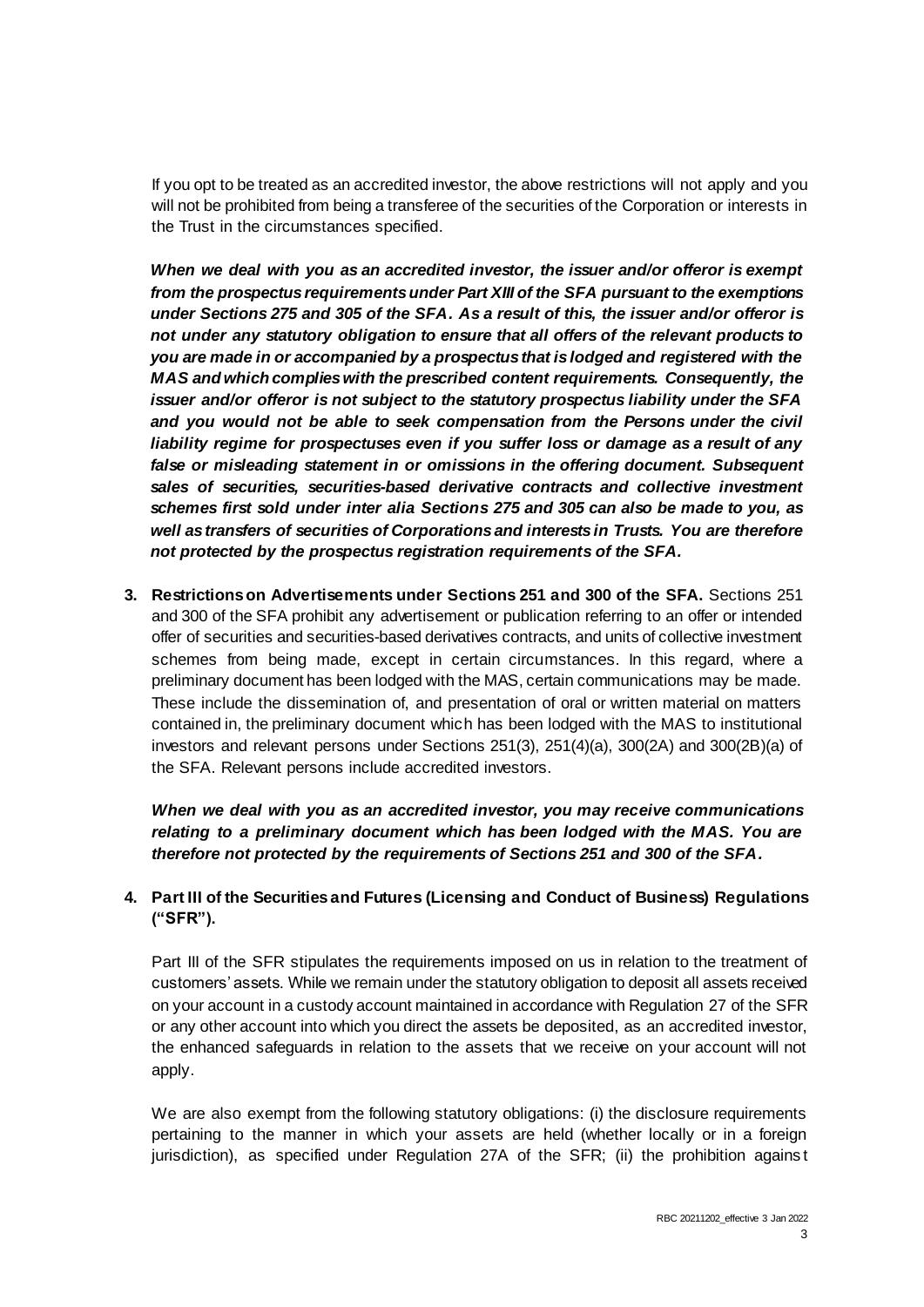transferring title in your assets to us or any other person except in certain prescribed circumstances relating to the borrowing or lending of your specified products and using your assets to meet our own obligations under Regulation 34A and 35 of the SFR; and (iii) the obligation to inform you that we may use your assets for a sum not exceeding the amount owed by you to us, disclose the risks of such use to you and obtain your consent before using your assets, including mortgaging, charging, pledging or hypothecating your assets under Regulation 34 of the SFR.

| <b>Bank</b>                                                                                                                                                                       | <b>Retail customer</b>                                                                                                                                                                                                                                                                                                                                       | <b>Accredited investor</b>                                                                                     |
|-----------------------------------------------------------------------------------------------------------------------------------------------------------------------------------|--------------------------------------------------------------------------------------------------------------------------------------------------------------------------------------------------------------------------------------------------------------------------------------------------------------------------------------------------------------|----------------------------------------------------------------------------------------------------------------|
| Disclosure requirement <sup>1</sup>                                                                                                                                               | The bank to make certain<br>$\bullet$<br>disclosures<br>(such<br>as<br>whether the assets will<br>be commingled with other<br>customers and the risks<br>Ωf<br>commingling,<br>if<br>the<br>consequences<br>institution<br>which<br>maintains the custody<br>becomes<br>account<br>insolvent) in writing prior<br>to depositing assets in<br>custody account | No such requirement<br>$\bullet$                                                                               |
| <b>Prohibition on transferring</b><br>title of assets received from<br>customer to the bank or<br>any other person <sup>2</sup>                                                   | Prohibited<br>unless<br>$\bullet$<br>transferred in connection<br>with borrowing or lending<br>of specified products in<br>accordance<br>with<br>Regulation 45 of the SFR                                                                                                                                                                                    | No such requirement<br>$\bullet$                                                                               |
| <b>Withdrawals from custody</b><br>account to transfer the<br>asset to any other person<br>or account in accordance<br>with the written direction of<br>the customer <sup>3</sup> | Not permitted to transfer<br>$\bullet$<br>retail customer's assets,<br>to meet any obligation of<br>the bank in relation to<br>any transaction entered<br>into by the bank for the<br>benefit of the bank                                                                                                                                                    | No such prohibition<br>$\bullet$                                                                               |
| <b>Customer Assets<sup>4</sup></b>                                                                                                                                                | Deposit into a custody<br>٠<br>account maintained in<br>accordance<br>with<br>Regulation 27 of the SFR                                                                                                                                                                                                                                                       | Deposit into a custody<br>$\bullet$<br>account maintained in<br>accordance<br>with<br>Regulation 27 of the SFR |

We have summarised the requirements below.

 $\frac{1}{2}$ <sup>1</sup> Regulation 27A

<sup>&</sup>lt;sup>2</sup> Regulation 34A

 $3$  Regulation 35(2)

 $4$  Regulation 26(1)(a)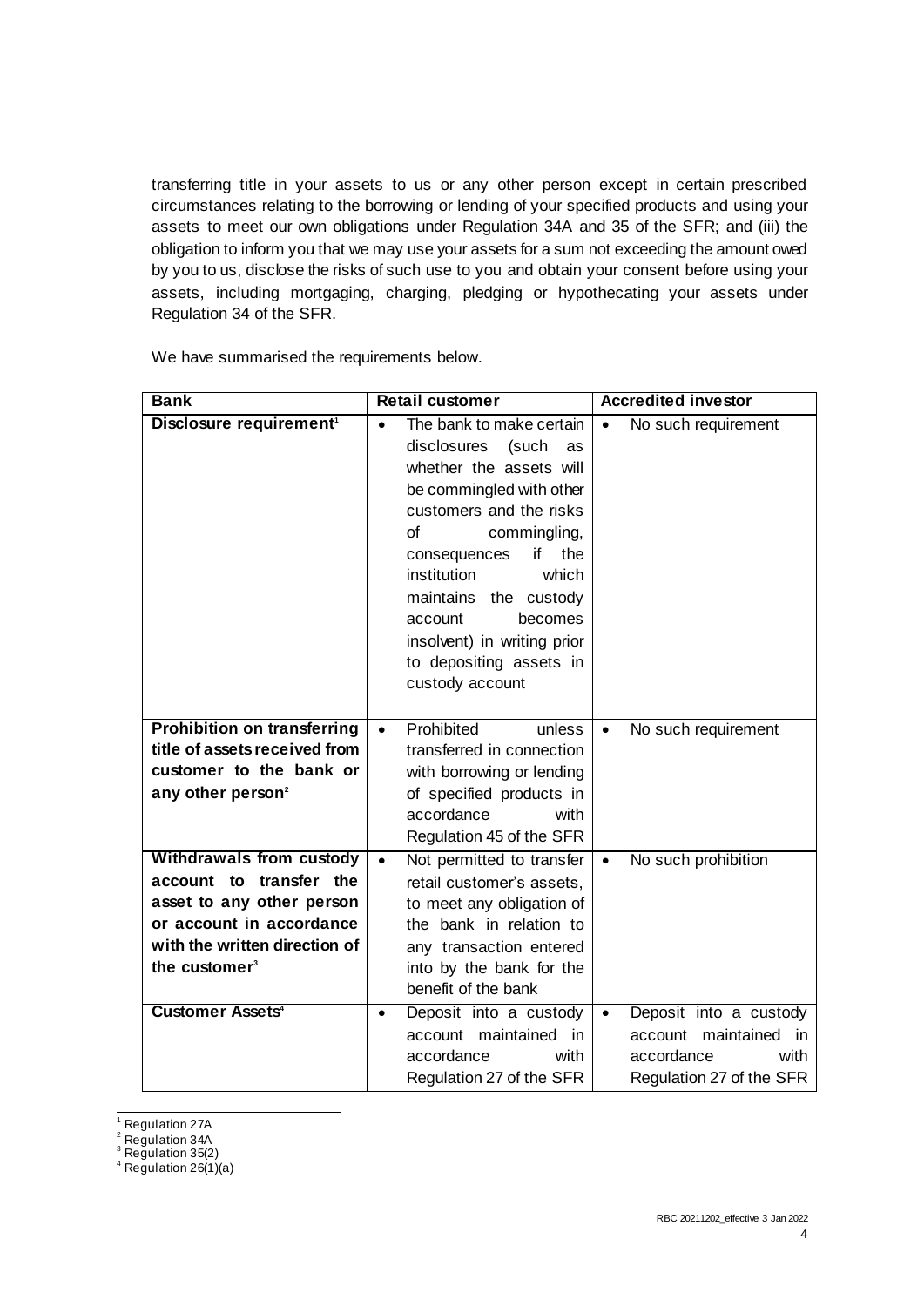|                                      | (requires the custody               | (requires the custody                   |
|--------------------------------------|-------------------------------------|-----------------------------------------|
|                                      | account to be maintained            | account to be maintained                |
|                                      | with certain specified              | with certain specified                  |
|                                      | institutions only); or              | institutions only); or                  |
|                                      | Deposit<br>into<br>account<br>٠     | Deposit<br>into<br>account<br>$\bullet$ |
|                                      | directed<br>by<br>retail            | directed<br>by accredited               |
|                                      | customer to which retail            | investor                                |
|                                      | customer has legal and              |                                         |
|                                      | beneficial<br>title<br>and          |                                         |
|                                      | maintained with, <i>inter</i>       |                                         |
|                                      | alia, licensed banks,               |                                         |
|                                      | banks<br>merchant<br>or             |                                         |
|                                      | finance companies<br><b>or</b>      |                                         |
|                                      | banks established and               |                                         |
|                                      | regulated<br>banks<br>as            |                                         |
|                                      | outside Singapore                   |                                         |
| Mortgage of customer's               | Prior to doing so, the<br>$\bullet$ | equivalent<br>No.<br>$\bullet$          |
| assets - the bank may                | bank must inform the                | requirement to inform,                  |
| mortgage, charge, pledge             | retail customer of this             | explain risks or obtain                 |
| or hypothecate customer's            | right, explain the risks            | written<br>consent<br>Ωf                |
| assets for<br><b>a</b><br>sum<br>not | obtain<br>written<br>and            | accredited investor                     |
| exceeding the<br>amount              | consent of the retail               |                                         |
| owed by the customer to              | customer                            |                                         |
| the bank <sup>5</sup>                |                                     |                                         |

*When we deal with you as an accredited investor, we are exempt from treating you as a "retail investor" in relation to certain requirements stipulated under Part III of the SFR pertaining to the treatment of a retail customer's assets. You are therefore not protected by those requirements under Part III of the SFR.*

**5. Regulation 47BA of the SFR.** Regulation 47BA of the SFR provides that a bank must not deal with a retail customer as an agent when dealing in capital markets products that are overthe-counter derivatives contracts and/or spot foreign exchange contracts for the purposes of leveraged foreign exchange trading.

*When we deal with you as an accredited investor, we are exempt from treating you as a "retail investor" and may therefore deal with you as an agent in relation to over-thecounter derivatives contracts and/or spot foreign exchange contracts for the purposes of leveraged foreign exchange trading.*

**6. Regulation 47E of the SFR.** Regulations 47E(1) and (2) of the SFR provide for certain risk disclosure requirements that a bank that deals in capital markets products and provides fund management services respectively must comply with in relation to trading in futures contrac ts, spot foreign exchange contracts for the purposes of leveraged foreign exchange trading, and

<sup>1</sup>  $<sup>5</sup>$  Regulation 34(2)</sup>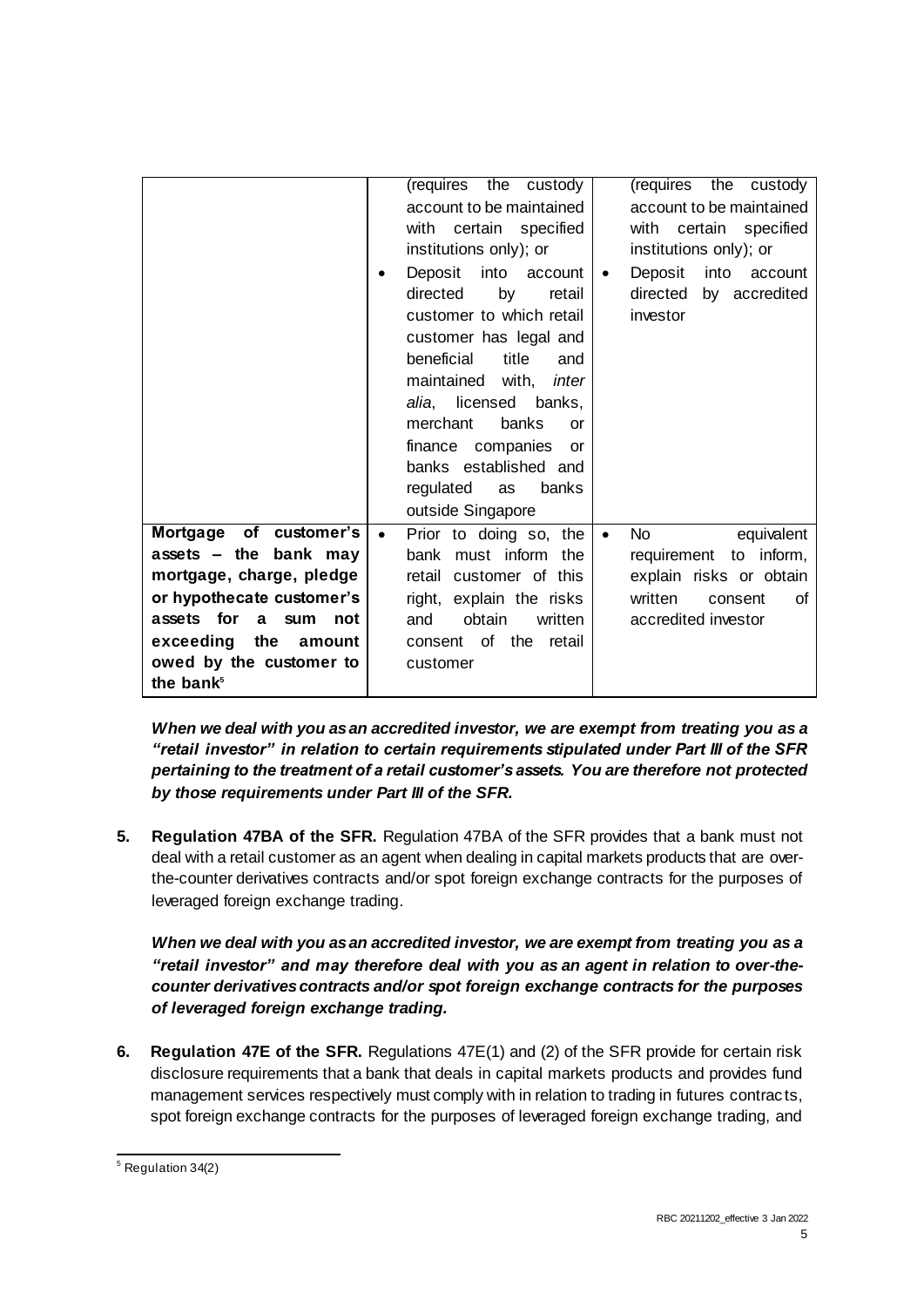foreign exchange over-the-counter derivatives contracts for retail customers that are not related corporations of a bank.

A bank that deals in capital markets products must not open a trading account for a retail customer who is not its related corporation for the purpose of entering into transactions of sale and purchase of the abovementioned capital markets products unless it has furnished the customer with a written risk disclosure document disclosing the material risks of the specified capital markets products in a prescribed form (Form 13), and receives an acknowledgement signed and dated by the customer that he has received and understood the nature and contents of the Form 13.

A bank that provides fund management services shall not solicit or enter into an agreement with a prospective retail customer who is not its related corporation for the purpose of managing or guiding the retail customer's trading account for the purposes of futures contracts, spot foreign exchange contracts for the purposes of leveraged foreign exchange trading, and foreign exchange over-the-counter derivatives contracts by means of a systematic programme that recommends specific transactions unless it has delivered the prospective retail customer with a written risk disclosure document in a prescribed form (Form 14), and received an acknowledgement signed and dated by the prospective retail customer that he has received and understood the nature and contents of the Form 14.

Regulation 47E also specifies that copies of Forms 13 and 14 are kept in Singapore.

When we deal with you as an accredited investor, we are not under any statutory *obligation to provide you with the risk disclosures in the manner contemplated under Regulation 47E of the SFR. You are therefore not protected by the risk disclosure requirements under Regulation 47E of the SFR.*

**7. Section 99H(1)(c) of the SFA read with Regulations 3A(5)(c), (d), (e) and (7) of the SFR.**  Section 99H(1)(c) of the SFA read with Regulations 3A(5)(c), (d) and (e) of the SFR provide that where a principal wishes to appoint an individual as a provisional representative or temporary representative in respect of any SFA regulated activity, the principal is required to lodge with the MAS an undertaking to ensure that (i) the provisional representative or temporary representative is accompanied at all times by an authorised person when meeting any client or member of the public in the course of carrying on business in any SFA regulated activity, (ii) the provisional representative or temporary representative sends concurrently to an authorised person all electronic mail that he sends to any client or member of the public in the course of carrying on business in any SFA regulated activity and (iii) the provisional representative or temporary representative does not communicate by telephone with any client or member of the public in the course of carrying on business in any SFA regulated activity, other than by telephone conference in the presence of an authorised person. An "authorised person" for these purposes refers to an appointed representative or a director of the principal, an officer of the principal whose primary function is to ensure that the carrying on of business in the SFA regulated activity in question complies with the applicable laws and requirements of the MAS or an officer of the principal appointed to supervise the representative in carrying on of business in the SFA regulated activity.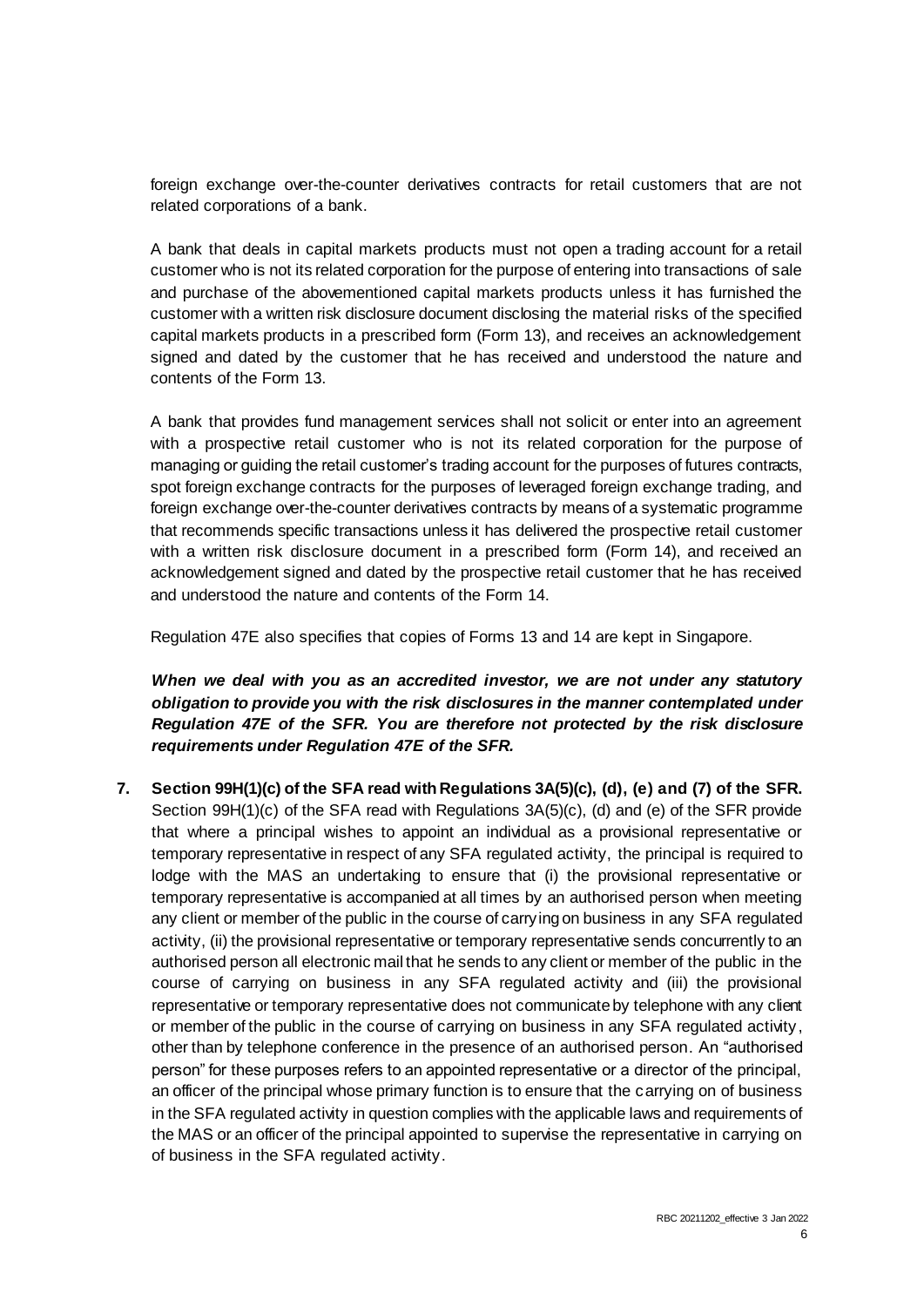*When we deal with you as an accredited investor, we are not under any statutory obligation to restrict the interactions with you that may be undertaken by our provisional representatives or temporary representatives in the course of carrying on business in any SFA regulated activity in the manner set out in Regulations 3A(5)(c), (d) and (e) of the SFR. You are therefore not protected by the requirements of Section 99H(1)(c) of the SFA read with Regulations 3A(5)(c), (d) and (e) of the SFR.*

**8. Regulation 33 of the SFR.** Regulation 33(2) of the SFR provides that a bank shall not lend or arrange for a custodian to lend the specified products of the customer unless it has explained the risks involved to the customer (Regulation 33(2)(a)) and obtained the customer's written consent to do so (Regulation 33(2)(b)). The requirement to explain the risks involved to the customer does not apply where the customer is an accredited investor, expert investor or institutional investor. However, regardless of whether the customer is a retail investor or an accredited investor, the bank shall nevertheless enter into an agreement with the customer to set out the terms and conditions for such lending, or as the case may be, enter into an agreement with the custodian setting out the terms and conditions for the lending and disclose these terms and conditions to the customer.

*When we deal with you as an accredited investor, we are not under any statutory obligation to explain the risks involved to you prior to us lending or arranging for a custodian to lend your specified products. You are therefore not protected by the requirements of Regulation 33(2)(a) of the SFR.*

*9.* **Regulation 40 of the SFR.** Regulation 40(1) of the SFR provides that a bank is required to furnish to each customer on a monthly basis a statement of account containing certain particulars prescribed under Regulation 40(2) of the SFR. In addition, Regulation 40(3) of the SFR provides that a bank is required to furnish to each customer, at the end of every quarter of a calendar year, a statement of account containing, where applicable, the assets, derivatives contracts of the customer and spot foreign exchange contracts for the purposes of leveraged foreign exchange trading of the customer that are outstanding and have not been liquidated and cash balances (if any) of the customer at the end of that quarter.

*When we deal with you as an accredited investor and provided we have made available to you (on a real-time basis) the prescribed particulars in the form of electronic records stored on an electronic facility and you have consented to those particulars being made available in this manner or you have requested in writing not to receive the statement of account, we are not under any statutory obligation to furnish a monthly or quarterly statement of account to you. You are therefore not protected by the requirements of Regulations 40(1) and (3) of the SFR.*

**10. Regulation 45 of the SFR.** Regulation 45 of the SFR provides that borrowing and lending of specified products by a bank (i) must be recorded in a prior written agreement between the bank and the lender or borrower or their duly authorised agent where such agreement includes certain prescribed details; and (ii) must be collateralised. In particular, the bank is required to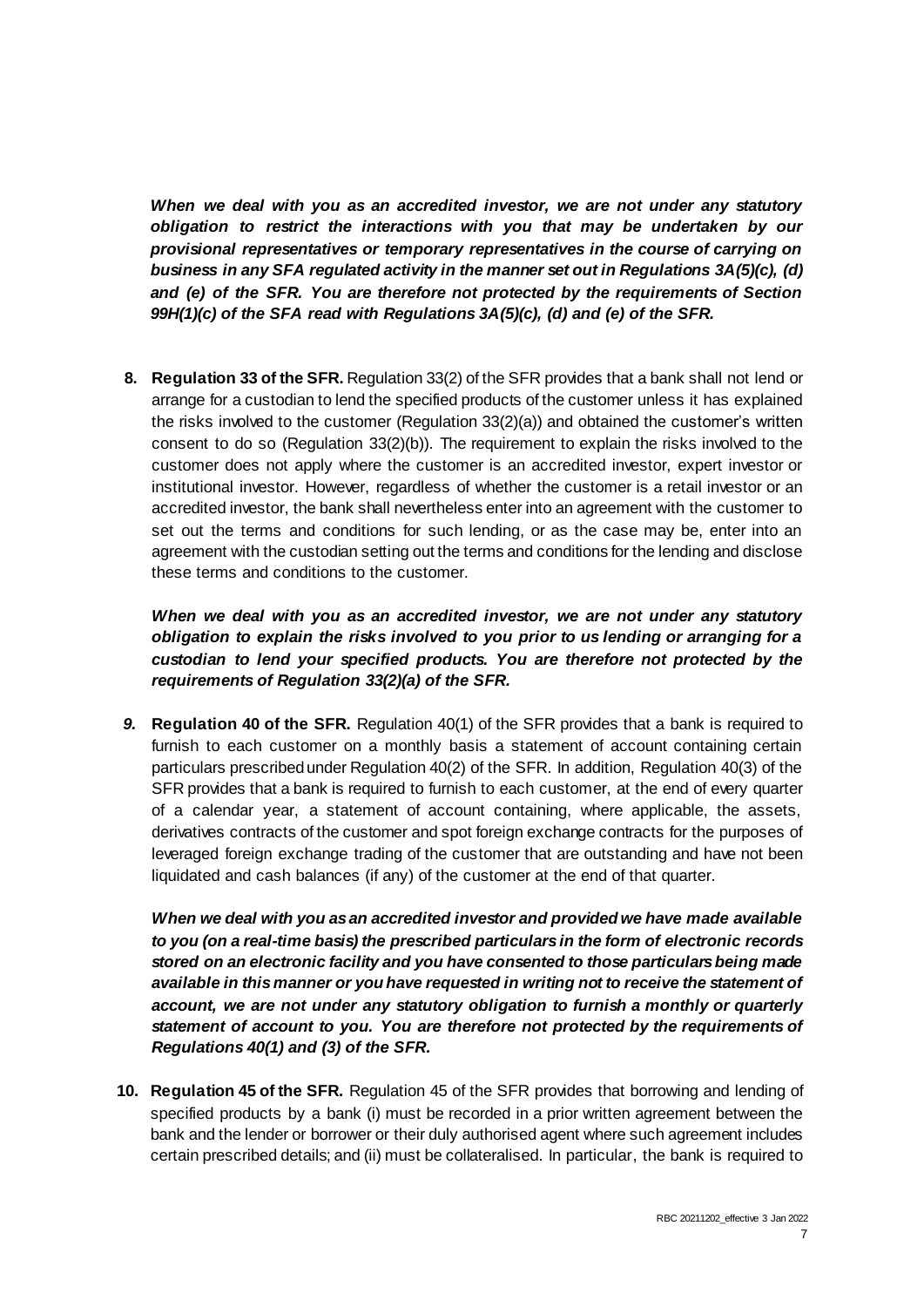ensure that the collateral provided must, throughout the period that the specified products are borrowed or lent, have a value of not less than 100% of the market value of the specified products borrowed or lent. Regulation 45 of the SFR further sets out the acceptable forms of collateral for these purposes.

*When we deal with you as an accredited investor, we are not under any statutory obligation to provide collateral to you under Regulation 45 of the SFR when we borrow specified products from you. Where we provide assets to you as collateral for the borrowing, the agreement shall specify whether the specified products borrowed and the assets provided comprising specified products (if any) are marked to market and if so, the procedures for calculating the margin. However (unlike for retail investors), the agreement does not have to include the requirement to mark-to-market on every*  business day the specified products that are borrowed nor the minimum collateral *comprising specified products nor procedures for calculating the margins.*

**11. Regulation 47DA of the SFR.** Regulations 47DA(1) and (2) of the SFR provide for certain general risk disclosure requirements that a bank dealing in specified capital markets products must comply with. For this purpose, "specified capital markets products" means capital markets products other than futures contracts, spot foreign exchange contracts for the purposes of leveraged foreign exchange trading and foreign exchange over-the-counter derivatives contracts. In particular, the bank must not open a trading account for a customer for the purpose of entering into transactions of sale and purchase of any specified capital markets products unless it has furnished the customer with a written risk disclosure document disclosing the material risks of the specified capital markets products, and receives an acknowledgement signed and dated by the customer that he has received and understood the nature and contents of the risk disclosure document. Further, the bank must not enter any transaction of sale or purchase of any specified capital markets products unless it has informed the customer whether it is acting in that transaction as a principal or agent and/or its intention to do so.

*When we deal with you as an accredited investor, we are not under any statutory obligation to provide you with the risk disclosures, and the capacity in which we act, in the manner contemplated under Regulation 47DA of the SFR. You are therefore not protected by the requirements under Regulation 47DA of the SFR.*

*Under the FAA and the regulations, notices and guidelines issued thereunder:*

**12. Section 23F(1)(c) of the FAA read with Regulations 4A(4)(c), (d), (e) and (6) of the Financial Advisers Regulations ("FAR").** Section 23F(1)(c) of the FAA read with Regulation 4A(4)(c), (d) and (e) of the FAR provides that where a principal wishes to appoint an individual as a provisional representative in respect of any financial advisory service, a principal is required to lodge with the MAS an undertaking to ensure that (i) the provisional representative is accompanied at all times by an authorised person when meeting any client or member of the public in the course of providing any financial advisory service, (ii) the provisional representative sends concurrently to an authorised person all electronic mail that he sends to any client or member of the public in the course of providing any financial advisory service and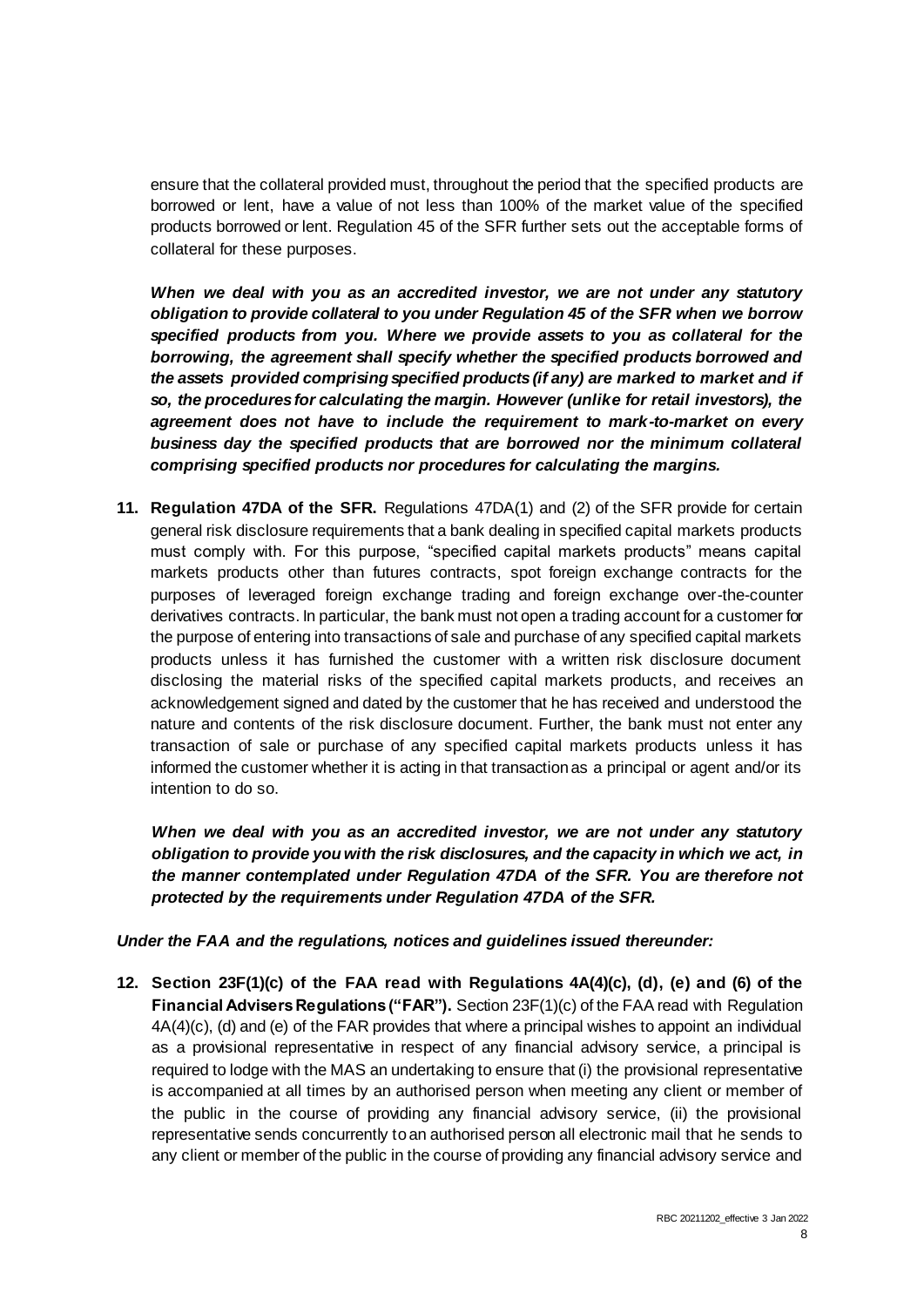(iii) the provisional representative does not communicate by telephone with any client or member of the public when providing any financial advisory service, other than by telephone conference in the presence of an authorised person. An "authorised person" for these purposes refers to an appointed representative or a director of the principal, an officer of the principal whose primary function is to ensure that the provision of financial advisory service in question complies with the applicable laws and requirements of the MAS or an officer of the principal appointed to supervise the representative in providing the financial advisory service.

*When we deal with you as an "accredited investor", we are not under any statutory obligation to restrict the interactions with clients or members of public that may be undertaken by our provisional representatives in the course of providing any financial advisory service in the manner set out in Regulations 4A(4)(c), (d) and (e) of the FAR. You are therefore not protected by the requirements of Section 23F(1)(c) of the FAA read with Regulations 4A(4)(c), (d) and (e) of the FAR.*

**13. Regulation 28 of the FAR.** Regulation 28 of the FAR provides an exemption to a corporation, not being a licensed financial adviser or an exempt financial adviser, which carries on the business of advising others either directly or through publications or writings or by issuing or promulgating research analyses or research reports, concerning bonds to an expert investor or an accredited investor, from having to hold a financial adviser's licence in respect of the above-stated activity.

Regulation 28 of the FAR exempts certain exempt financial advisers from having to comply with requirements set out in Sections 26 to 29 and 36 of the FAA in respect of advising, or issuing or distributing research, on bonds to an expert investor or accredited investor. Briefly, these requirements are as follows. Section 26 of the FAA imposes an obligation on a financial adviser not to make any false or misleading statement or to employ any device, scheme or artifice to defraud. Section 27 of the FAA requires a financial adviser to have a reasonable basis for any recommendation on an investment product that is made to a client. Section 28 of the FAA provides that the MAS may by regulations determine the manner in which a financial adviser may receive or deal with client's money or property or prohibit a financial adviser from receiving or dealing with client's money or property in specified circumstances or in relation to specified activities. Section 29 imposes an obligation on a financial adviser to furnish information about any matter related to its business to the MAS if required by MAS for the discharge of its functions under the FAA. Section 36 of the FAA provides for certain disclosure of interest requirements when a financial adviser sends a circular or other written communication in which a recommendation is made in respect of specified products (i.e. securities, specified securities-based derivatives contracts or units in a collective investment scheme).

*When we deal with you as an accredited investor, in the course of us providing advice or analyses on bonds, we will not be required to comply with the requirements set out in Sections 26 to 29 and 36 of the FAA. You are therefore not protected by these requirements.*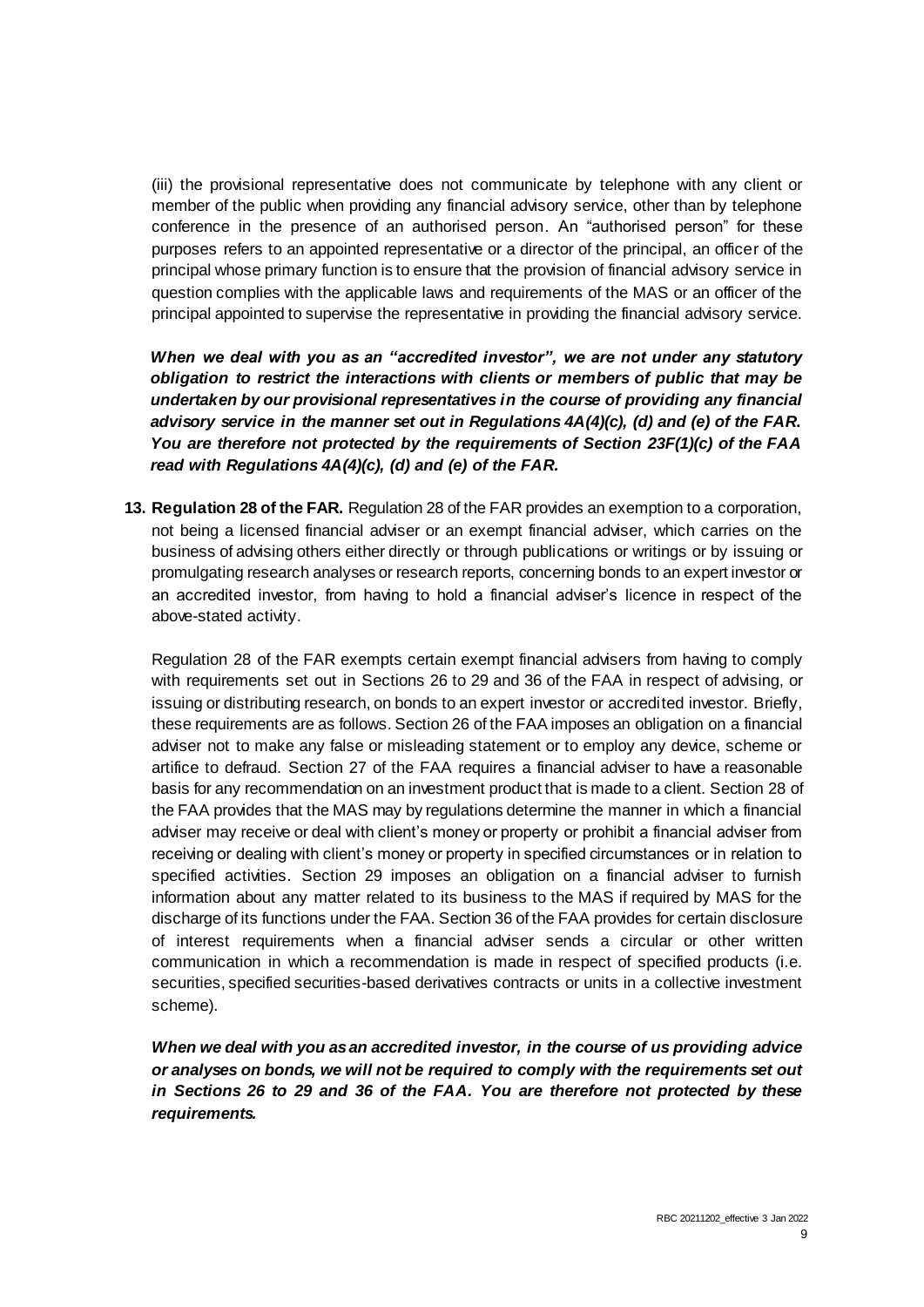**14. Regulation 32C of the FAR.** Regulation 32C of the FAR exempts a foreign research house from having to hold a financial adviser's licence in respect of advising others by issuing or promulgating any research analyses or research reports concerning any investment product to any investor under an arrangement between the foreign research house and a financial adviser in Singapore, subject to certain conditions. These include a condition that where the research analysis or research report is issued or promulgated to a person who is not an accredited investor, expert investor or institutional investor, the analysis or report must contain a statement to the effect that the financial adviser in Singapore accepts legal responsibility for the contents of the analysis or report without any disclaimer limiting or otherwise curtailing such responsibility.

*When we deal with you as an accredited investor, we need not expressly accept legal responsibility for the contents of any research analysis or research report issued or promulgated to you pursuant to an arrangement between us and a foreign research house. We are also not limited by the requirement to not include a disclaimer limiting or otherwise curtailing such legal responsibility. You are therefore not protected by these requirements under Regulation 32C of the FAR.*

**15. Section 25 of the FAA, MAS Notice on Information to Clients and Product Information Disclosure [Notice No. FAA-N03] and MAS Practice Note on the Disclosure of Remuneration by Financial Advisers [Practice Note No. FAA-PN01].** Section 25 of the FAA imposes an obligation on a financial adviser to disclose to its clients and prospective clients all material information relating to any designated investment product recommended by the financial adviser, and provides that MAS may prescribe the form and manner in which the information shall be disclosed. "**Material information**" includes the terms and conditions of the designated investment product and the benefits and risks that may arise from the designated investment product.

The MAS Notice on Information to Clients and Product Information Disclosure [Notice No. FAA-N03] sets out the standards to be maintained by a financial adviser and its representatives with respect to the information they disclose to clients. The Notice also sets out the general principles that apply to all disclosures by a financial adviser to its clients and the specific requirements as to the form and manner of disclosure that the financial adviser has to comply with in relation to, among others, Section 25 of the FAA. This is supplemented by the MAS Practice Note on the Disclosure of Remuneration by Financial Advisers, which provides guidance on the requirements imposed on a financial adviser in relation to disclosing the remuneration that it receives or will receive for making any recommendations in respect of an investment product, or executing a purchase or sale contract relating to a designated investment product on their clients' behalf.

*As a result of our exemption from compliance with these requirements when we deal with you as an accredited investor, we are not under any statutory obligation to provide you with all material information on any designated investment product in the prescribed form and manner, e.g. the benefits and risks of the designated investment product and the illustration of past and future performance of the designated investment product. You are therefore not protected by the disclosure requirements in*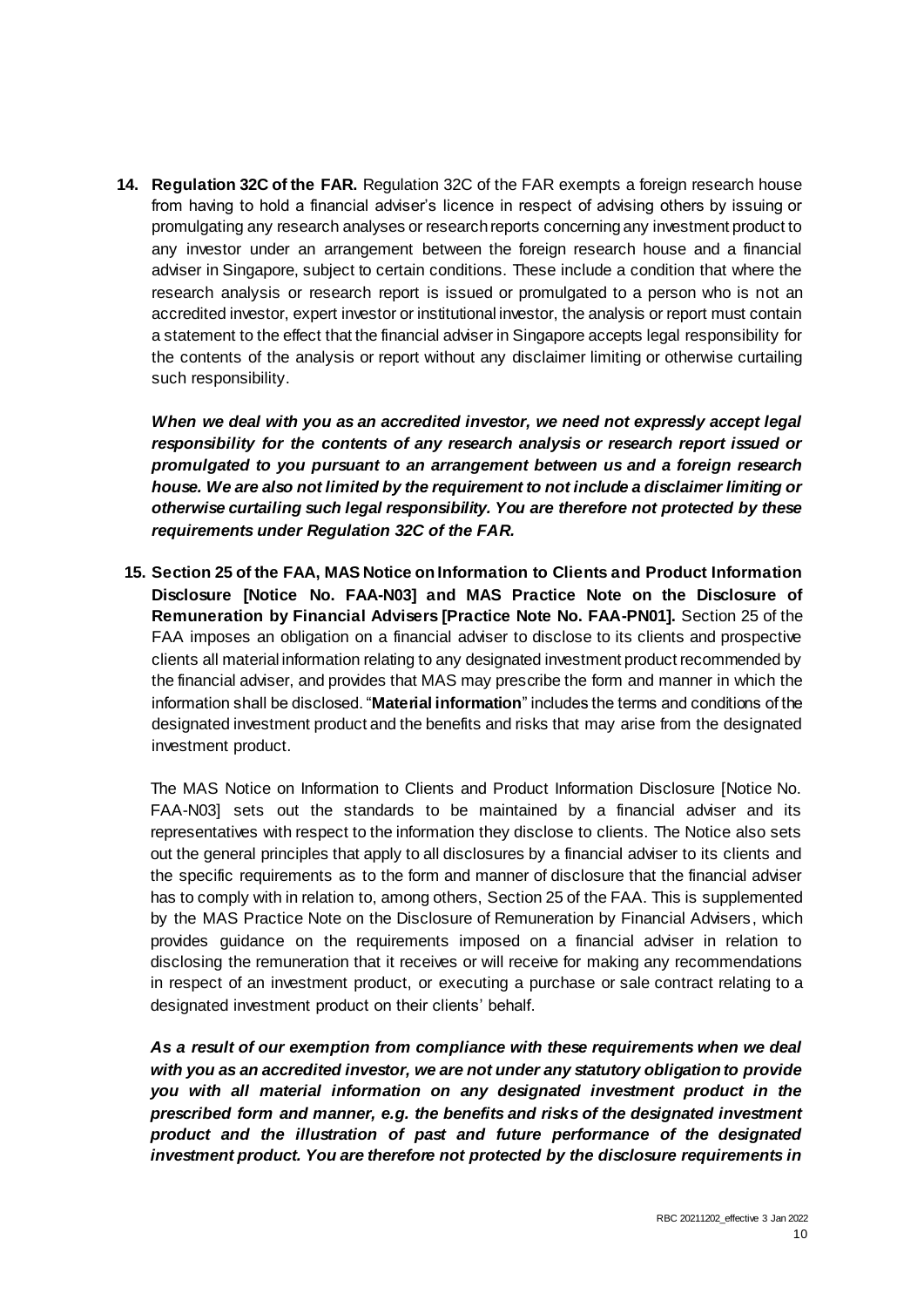*Section 25 of the FAA and MAS Notice on Information to Clients and Product Information Disclosure [Notice No. FAA-N03] and the MAS Practice Note on the Disclosure of Remuneration by Financial Advisers [Practice Note No. FAA-PN01].*

**16. Section 27 of the FAA and MAS Notice on Recommendations on Investment Products [Notice No. FAA-N16].** Section 27 of the FAA requires a financial adviser to have a reasonable basis for any recommendation on an investment product that is made to a client. The financial adviser is required to give consideration to the investment objectives, financial situation and particular needs of the client, and to conduct investigation on the investment product that is the subject matter of the recommendation, as is reasonable in all the circumstances. Failure to do so could, if certain conditions are satisfied, give the client a statutory cause of action to file a civil claim against the financial adviser for investment losses suffered by the client. The conditions are that the client suffers loss or damage as a result of doing a particular act (or refraining from doing a particular act) in reliance on the recommendation, where it is reasonable (having regard to the recommendation and all other circumstances) for the client to have done so in reliance on the recommendation.

The MAS Notice on Recommendations on Investment Products [Notice No. FAA-N16] sets out requirements which apply to a financial adviser when it makes recommendations on investment products to its clients (unless such recommendations fall within paragraphs 4A or 4B of the MAS Notice on Recommendations on Investment Products [Notice No. FAA-N16]). In particular, the Notice sets out: (i) the type of information the financial adviser needs to gather from its client as part of the "know your client" process; (ii) the manner in which the financial adviser should conduct its analysis of the client's financial needs and how it should present its investment recommendations; and (iii) documentation and record keeping requirements relating to this process. In this connection, a financial adviser is required to ensure that, before it makes any recommendation on an investment product which is neither listed nor quoted on an organised market, it has been informed by the product manufacturer of the investment product as to whether the investment product is a "Specified Investment Product" ("**SIP**"). The financial adviser is required to keep proper records of such information and accordingly convey this information to a client who intends to transact in the investment product. SIPs include collective investment schemes and structured notes. A financial adviser is required to conduct a review of a client's knowledge and experience in derivatives for the purpose of making a recommendation to the client on, or allowing the client to transact in, a SIP which is approved in-principle for listing and quotation on, or listed for quotation or quoted on, an organised market ("**Listed SIP**"), before making a recommendation on any Listed SIP ("**Customer Account Review**"). Alternatively, if an investment product is an unlisted or unquoted SIP, prior to making a recommendation on such investment product, a financial adviser is required to conduct an assessment of the client's knowledge and experience in unlisted and unquoted SIPs ("**Customer Knowledge Assessment**"). In both cases, the financial adviser must take into account information on the client's educational qualifications, investment experience and work experience, where the client is a natural person. The financial adviser is required to comply with various procedures ("**Procedures**") depending on whether the client has the requisite knowledge and experience in the Listed SIP or the unlisted or unquoted SIP (as the case may be), including the provision of financial advice and/or obtaining senior management approvals.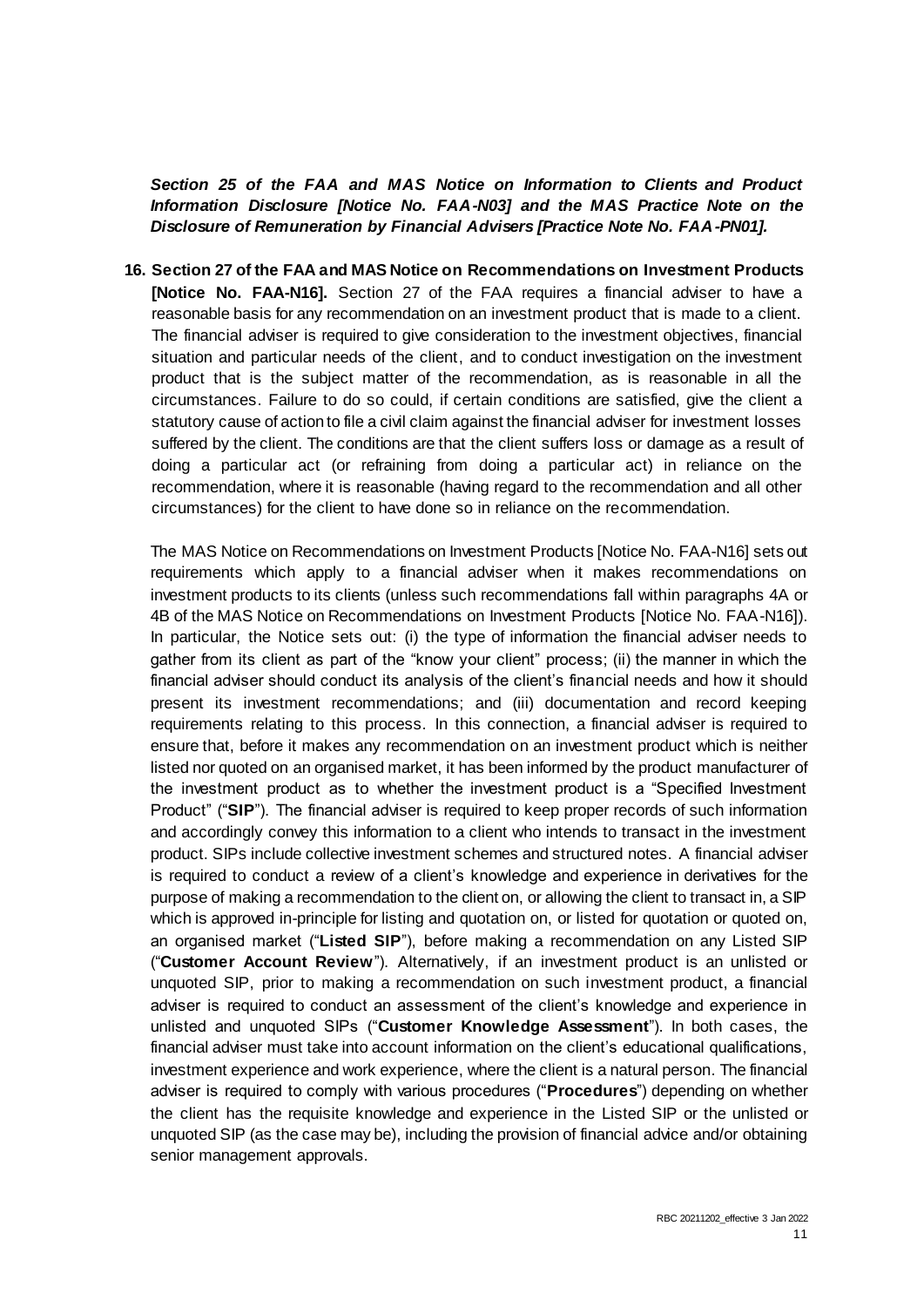A financial adviser is also required to furnish a client with certain prescribed risk warning statements before making a recommendation on any overseas-listed investment product ("**Overseas-Listed Investment Product**") for the first time on or after 8 October 2018, and obtain the customer's acknowledgement in respect of such risk warning statement.

*As a result of our exemption from compliance with these requirements when we deal with you as an accredited investor, we are not under any statutory obligation to ensure that we have regard to the information possessed by us concerning your investment objectives, financial situation and particular needs and have given consideration to and conducted investigation of the subject matter of any recommendation, and that the recommendation is based on such consideration and investigation. We are also not statutorily required to conduct a Customer Account Review or Customer Knowledge Assessment to determine your investment experience and knowledge (which we would otherwise have been required to conduct if you are a natural person), nor are we required to comply with the Procedures or provide you with the prescribed risk warning statement for Overseas-Listed Investment Products. Further, you will not be able to rely on Section 27 of the FAA in any claim against us for losses that may be suffered in respect of any investment that we may have recommended to you. You are therefore not protected by the requirements of Section 27 of the FAA and MAS Notice on Recommendations on Investment Products [Notice No. FAA-N16].*

*Please note that the requirements relating to Customer Account Review and Customer Knowledge Assessment in the MAS Notice only apply to customers that are natural persons.*

**17. Section 36 of the FAA.** Section 36 of the FAA provides that when sending a circular or other written communication in which a recommendation is made in respect of specified products (i.e. securities, specified securities-based derivatives contracts or units in a collective investment scheme), a financial adviser is required to include a concise statement, in equally legible type, of the nature of any interest in, or any interest in the acquisition or disposal of, those specified products that it or any associated or connected person has at the date on which the circular or other communication is sent. Such circular or written communication must be retained by the financial adviser for five years.

*As a result of our exemption from compliance with Section 36 of the FAA when we deal with you as an accredited investor, we are not under any statutory obligation to include such a statement of interest in specified products in any written recommendation or document that we may send to you. You are therefore not protected by the requirements of Section 36 of the FAA if no disclosure is made of any interest that we or any associated or connected person may have in the specified products that we may recommend in such document.*

**18. Sections38 and 39 of the FAA, and MAS Notice on Requirements for the Remuneration Framework for Representatives and Supervisors ("Balanced Scorecard Framework") and Independent Sales Audit Unit [Notice No. FAA-N20] ("BSC Notice") and MAS**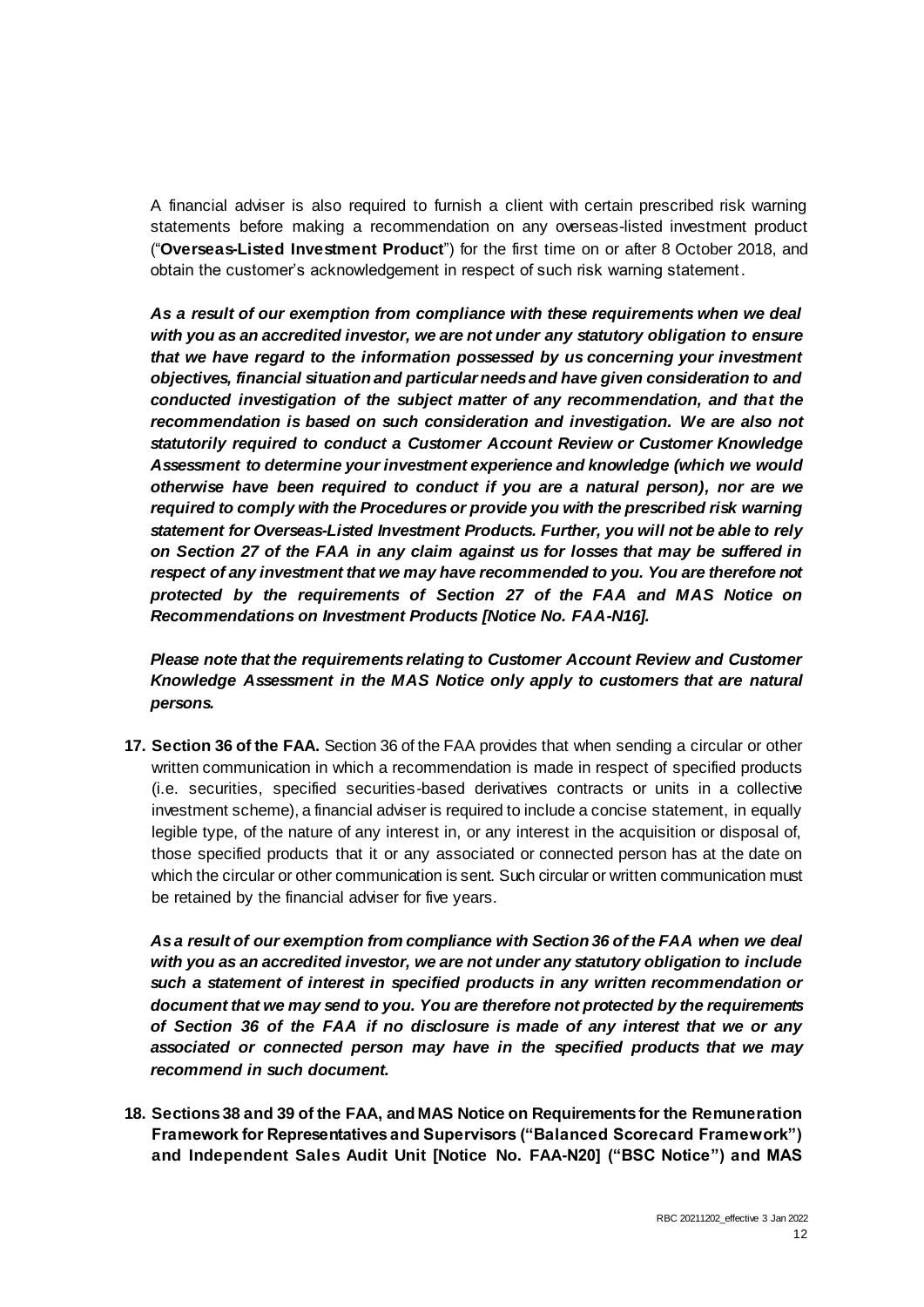**Guidelines on the Remuneration Framework for Representatives and Supervisors ("Balanced Scorecard Framework"), Reference Checks and Pre-Transaction Checks [Guideline No. FAA-G14] ("BSC Guidelines").** Section 38 of the FAA provides that a financial adviser must establish and maintain a remuneration framework that contains terms consistent with the requirements prescribed by MAS for the purpose of (a) reviewing and assessing the performance of its representatives and supervisors; and (b) determining the remuneration of its representatives and supervisors. The financial adviser must review and assess the performance, and determine and pay the remuneration, of its representatives and supervisors in accordance with such remuneration framework.

Section 39 of the FAA provides that a financial adviser must have an independent sales audit unit that reports to the board of directors and chief executive officer of the financial adviser or such unit determined by the board of directors or chief executive officer which is independent from all units of the financial adviser which provide financial advisory services. Such independent sales audit unit is required to audit the quality of the financial advisory services provided by the representatives of the financial adviser and to carry out the functions and duties prescribed by MAS, in the prescribed manner.

The BSC Notice sets out the requirements in relation to the design and operation of the balanced scorecard framework which a financial adviser is required to put in place in their remuneration structures for their representatives and supervisors, and the independent sales audit unit. The BSC Guidelines provide general guidance on some of the requirements of the BSC Notice, such as the post-transaction checks and classification of infractions by the independent sales audit unit. In addition, the BSC Guidelines set out the measures to be applied to all existing and newly recruited representatives who have been assigned a balanced scorecard grade of "E" and all supervisors who have been assigned a balanced scorecard grade of "Unsatisfactory" under the balanced scorecard framework, as well as obtaining and sharing of information on the representatives' and supervisors' balanced scorecard grades during reference checks. The BSC Guidelines also set out the MAS' expectation for a financial adviser to conduct pre-transaction checks to minimise the impact of the balanced scorecard framework on its representatives and supervisors.

*As a result of our exemption from compliance with these requirements when we deal with you (if you are a natural person) as an accredited investor, we are not under any statutory obligation to either (a) establish or maintain such a remuneration framework, or to review and assess the performance, and determine and pay the remuneration, of our representatives and supervisors in accordance with such a remuneration framework, or (b) to have an independent sales audit unit to audit the quality of the financial advisory services provided by our representatives. You are therefore not protected by the requirements of sections 38 and 39 of the FAA, the BSC Notice and the BSC Guidelines.*

*Please note that Sections 38 and 39 and the corresponding BSC Notice and BSC Guidelines are only applicable to customers who are natural persons.*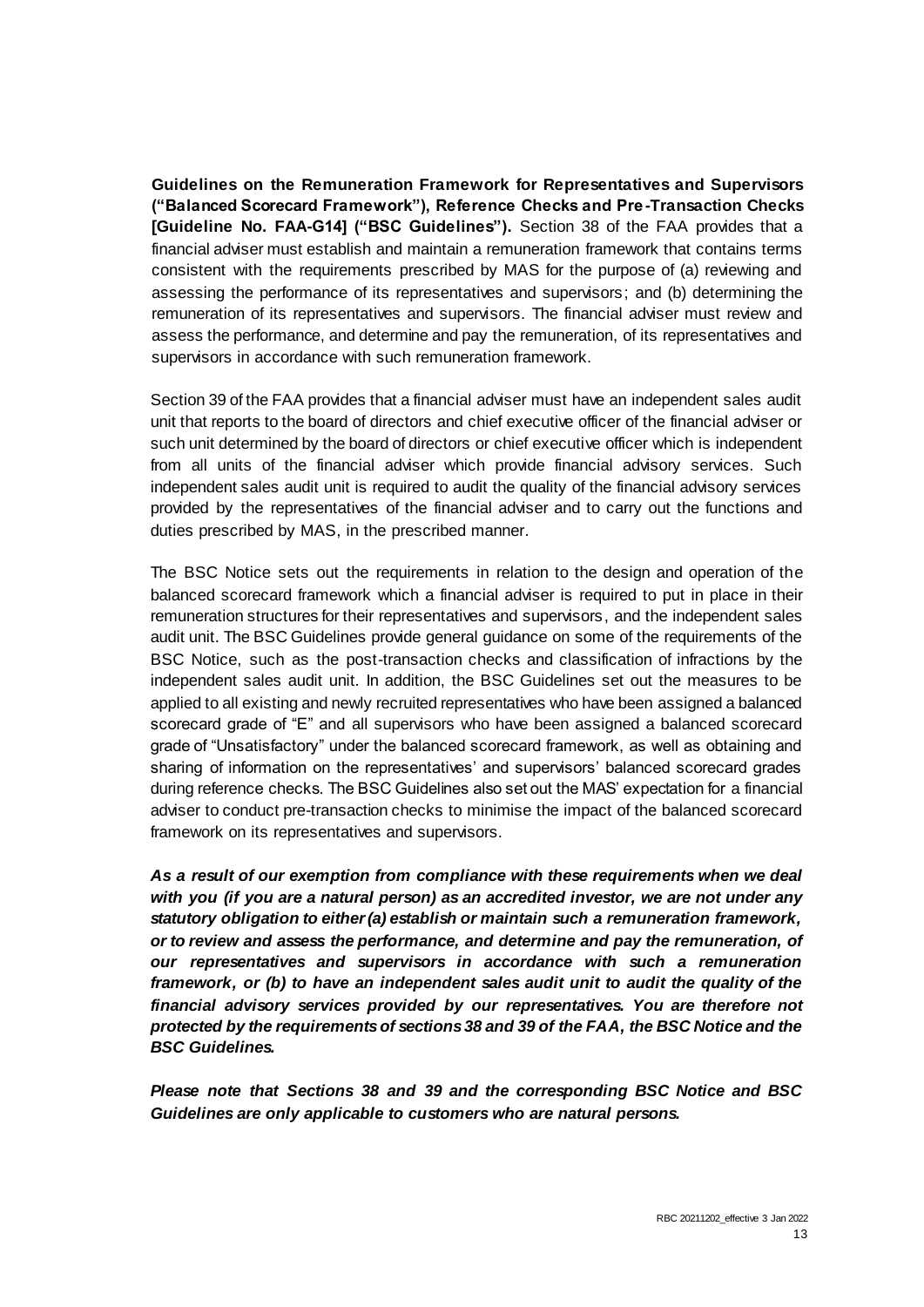**19. Regulation 18B of the FAR.** Regulation 18B of the FAR provides that before selling or marketing certain new products, a financial adviser is required to carry out a due diligence exercise to ascertain whether such new product is suitable for the targeted client. The due diligence exercise must include an assessment of several areas, including (i) an assessment of the type of targeted client the new product is suitable for and whether the new product matches the client base of the financial adviser; (ii) the key risks that a targeted client who invests in the new product potentially faces; and (iii) the processes in place for a representative of the financial adviser to determine whether the new product is suitable for the targeted client, taking into consideration the nature, key risks and features of the new product. The financial adviser is prohibited from selling or marketing any new product to any targeted client unless every member of its senior management has, on the basis of the result of the due diligence exercise, personally satisfied himself that the new product is suitable for the targeted client and personally approved the sale or marketing of the new product to the targeted client. "Targeted client" excludes accredited investors.

*As a result of our exemption from compliance with Regulation 18B of the FAR when we deal with you as an accredited investor, we are not under any statutory obligation to carry out a due diligence exercise to ascertain whether any new product we wish to sell or market to you is suitable for you. You are therefore not protected by the requirements of Regulation 18B of the FAR.*

**20. Regulation 3(2)(a)(ii) of the Financial Advisers (Complaints Handling and Resolution) Regulations 2021 ("CHR Regulations").** Regulation 3(2)(a)(ii) of the CHR Regulations provides that the CHR Regulations apply to any complaint that is made on or after 3 January 2022 by any client or prospective client of a financial adviser (whether licensed or exempt) who, at the time when the complaint is made, is not an accredited investor, expert investor or institutional investor.<sup>6</sup> The CHR Regulations set out the requirements for a financial adviser in relation to the handling and resolution of complaints made by retail clients and prospective retail clients who are natural persons (including, for the avoidance of doubt, trustees and individual proprietors of sole proprietorships). For this purpose, a complaint refers to a complaint made by a named client or named prospective client containing an allegation of any conduct which, if true, may constitute a contravention of a business conduct requirement or an unfair practice in relation to the provision of a financial advisory service.

Where the CHR Regulations are applicable, a financial adviser must: (a) establish a unit for handling and resolving complaints, comprising of officers and employees who are not directly involved in providing any financial advisory service (the "**CHR Unit**"), and ensure that any complaint received by it is handled or resolved by the CHR Unit or a person under the supervision of the CHR Unit; and (b) establish and comply with a process for handling and resolving complaints (the "**CHR Process**"). A financial adviser must ensure that the CHR Process provides for: (i) the assessment of the merits of each complaint; (ii) the criteria for determining whether a complaint should be referred to its senior management for them to

 6 Transactions entered into before you opt out of your accredited investor status will not be affected by the change in status. We will continue to deal with you asif you were an accredited investor in respect of any transaction entered into with you p rior to your change in status.